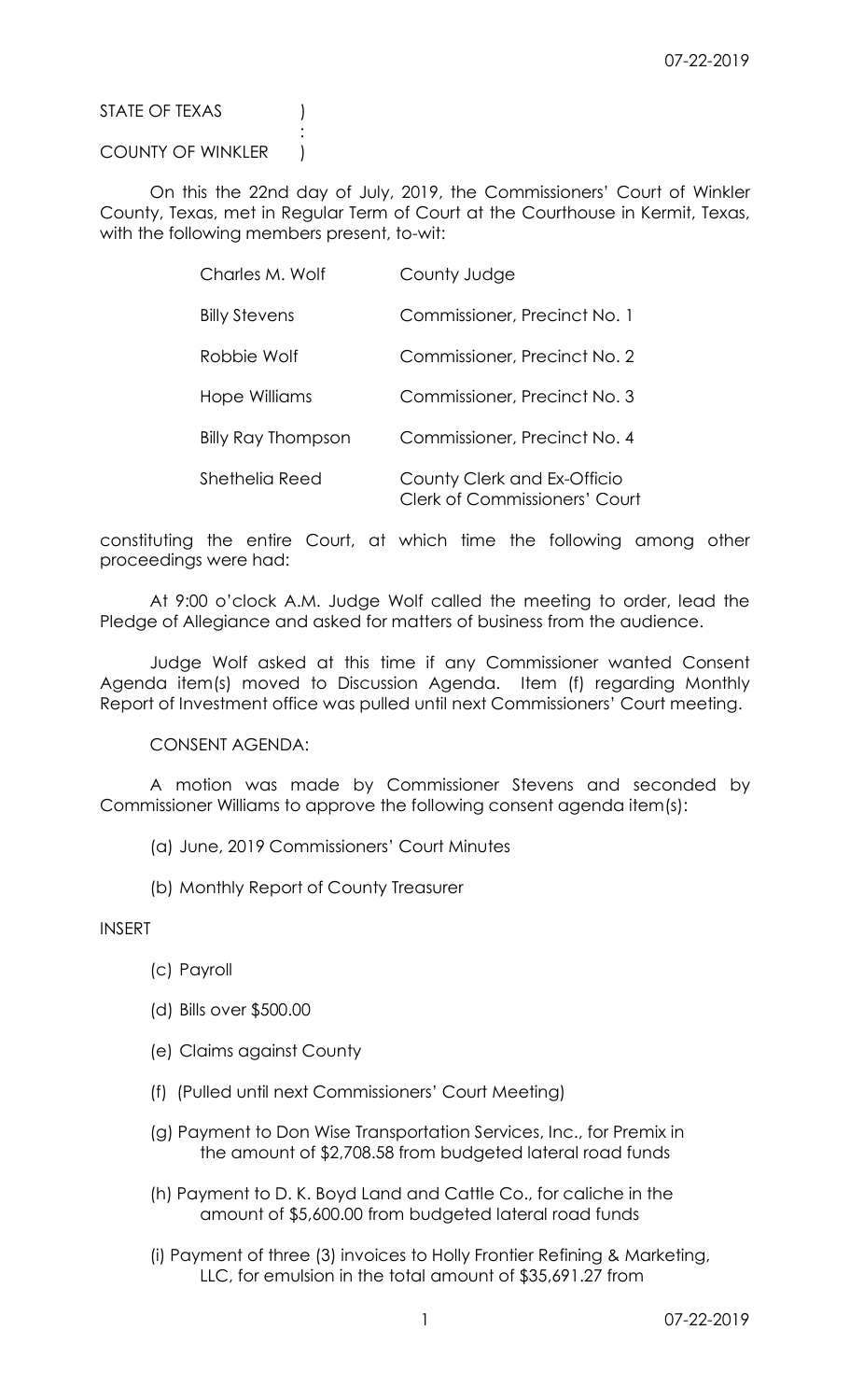budgeted lateral road funds

- (j) Payment in the amount of \$100.00 to Far West Texas County Judges' & Commissioners' Association for membership dues from budgeted funds
- (k) Payment to DACO Fire Equipment for foam for Wink Volun teer Fire Department in the amount of \$4,560.00 from budgeted funds
- (l) Pipeline Construction and Indemnity Contract between Winkler County and El Paso Natural Gas Company, L.L.C., road crossing on County Road 404 for a 6' natural gas pipeline
- (m) Payment to Boyce Equipment for tires in the amount of \$2,898.00 for Kermit Volunteer Fire Department from budgeted funds

which motion became an order of the Court upon the following vote:

Ayes: Commissioners Stevens, Wolf, Williams and Thompson Noes: None

 A motion was made by Commissioner Williams and seconded by Commissioner Thompson to approve payment to Robison Johnston & Patton LLP for preparation of audited financial statements for the year ended December 31, 2018 in the amount of \$25,150.00 from budgeted funds; which motion became an order of the Court upon the following vote:

Ayes: Commissioners Stevens, Wolf, Williams and Thompson Noes: None

 A motion was made by Commissioner Stevens and seconded by Commissioner Williams to approve payment to R.T.C., Inc., for Whelen lights in the amount of \$2,664.00 for Road and Bridge Department from budgeted funds; (lights have not been received therefore the check will be held until lights are received which motion became an order of the Court upon the following vote:

Ayes: Commissioners Stevens, Wolf, Williams and Thompson Noes: None

 A motion was made by Commissioner Stevens and seconded by Commissioner Thompson to approve payment to Bruckner Truck Sales, Inc., for repair of 2016 Mack GU433 for Precinct No. 1 in the amount of \$2,866.43 from budgeted road and bridge funds; which motion became an order of the Court upon the following vote:

Ayes: Commissioners Stevens, Wolf, Williams and Thompson Noes: None

 Following discussion regarding funding fireman's retirement fund, a motion was made by Commissioner Stevens and seconded by Commissioner Williams to table this matter at this time; which motion became an order of the Court upon the following vote:

Ayes: Commissioners Stevens, Wolf, Williams and Thompson Noes: None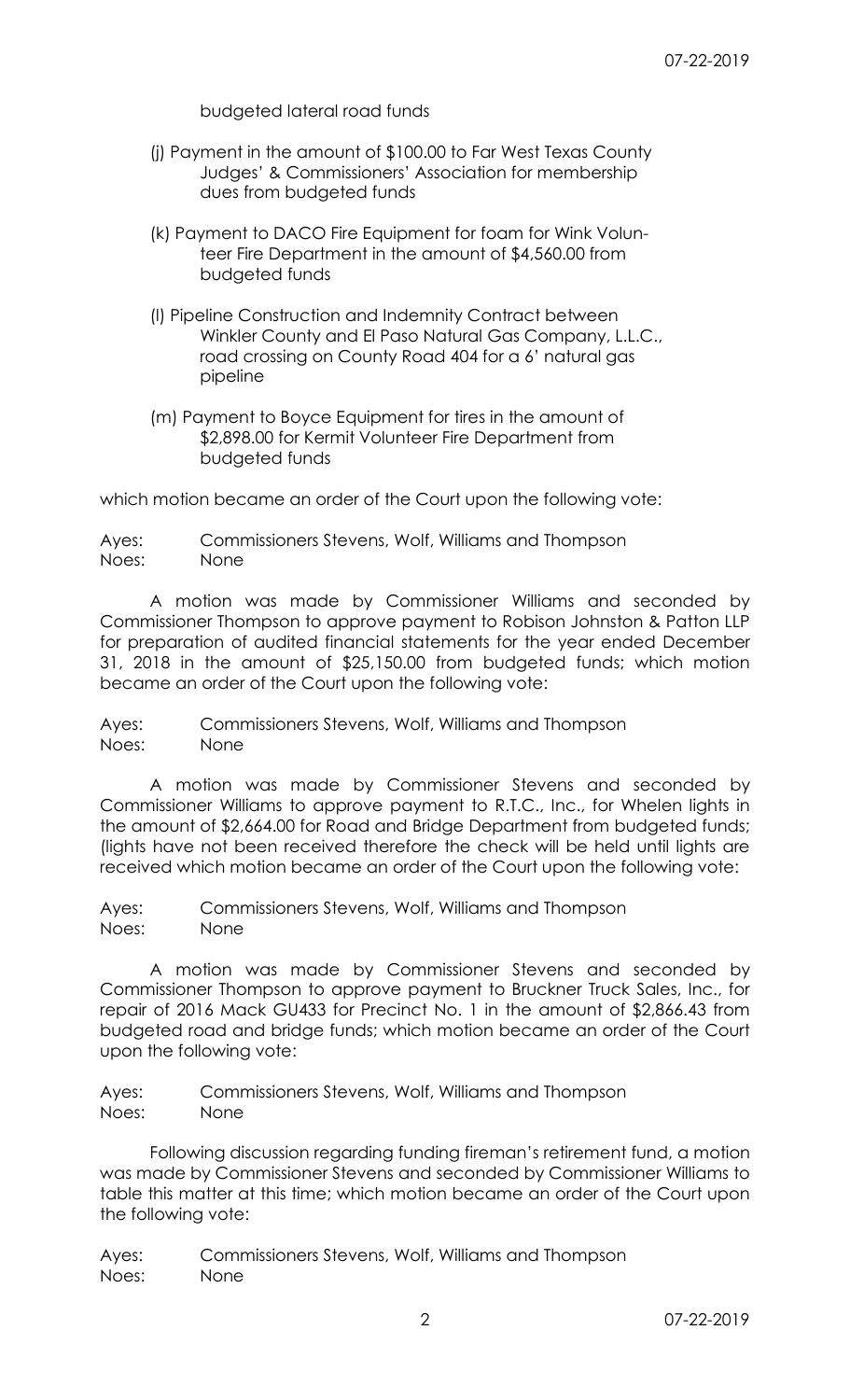A motion was made by Commissioner Williams and seconded by Commissioner Wolf to approve payment to BWI Companies, Inc., for herbicide in the amount of \$5,438.18 for Winkler County Airport from budgeted funds; which motion became an order of the Court upon the following vote:

Ayes: Commissioners Stevens, Wolf, Williams and Thompson Noes: None

 A motion was made by Commissioner Wolf and seconded by Commissioner Williams to approve payment in the amount of \$5,894.35 to the United States Postal Service for personalized stamped envelopes for the Tax Assessor from postage and supplies fund; which motion became an order of the Court upon the following vote:

Ayes: Commissioners Stevens, Wolf, Williams and Thompson Noes: None

 A motion was made by Commissioner Thompson and seconded by Commissioner Stevens to approve payment to Reliable Chevrolet for 2019 Tahoe VIN# 1GNSKFEC9KR309867 for Winkler Volunteer Fire Department in the amount of \$45,940.79 from capital expenditures; which motion became an order of the Court upon the following vote:

Ayes: Commissioners Stevens, Wolf, Williams and Thompson Noes: None

 Following discussion regarding Rules of Procedure, Conduct and Decorum at Meetings of the County Commissioners' Court pursuant to H.B. 2840, a motion was made by Commissioner Stevens and seconded by Commissioner Thompson to approve H.B. 2840; which motion became an order of the Court upon the following vote:

Ayes: Commissioners Stevens, Wolf, Williams and Thompson Noes: None

## INSERT

 A motion was made by Commissioner Stevens and seconded by Commissioner Wolf to approve Winkler County Courthouse construction claim(s); which motion became an order of the Court upon the following vote:

Ayes: Commissioners Stevens, Wolf, Williams and Thompson Noes: None

 There were no Kermit Community Center construction claim(s) for the Court to consider at this time.

 There were no Wink Community Center construction claim(s) for the Court to consider at this time.

 There were no Winkler County Airport construction claim(s) for the Court to consider at this time.

 A motion was made by Commissioner Stevens and seconded by Commissioner Thompson to approve Winkler County Golf Course construction claim(s); which motion became an order of the Court upon the following vote: